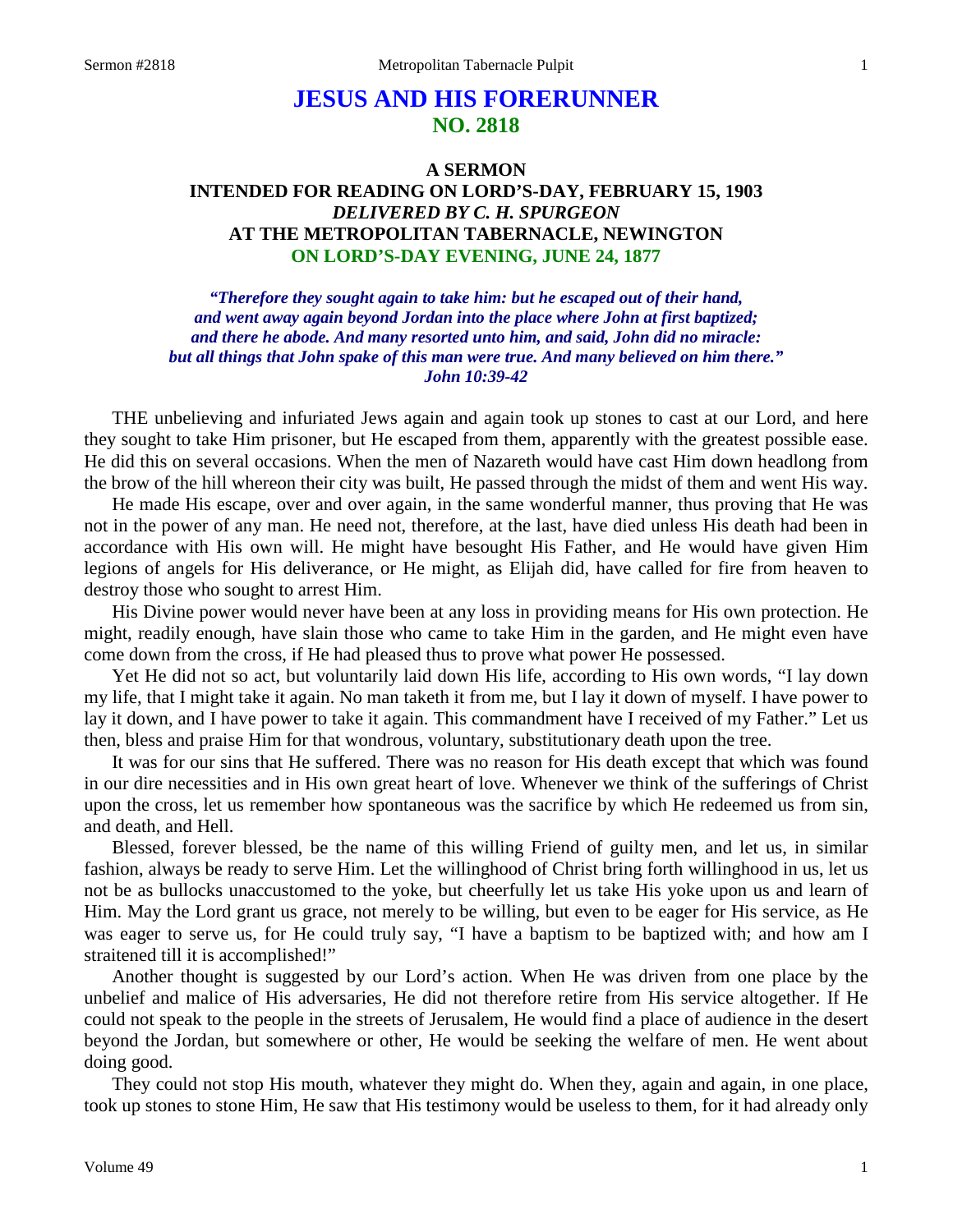increased their condemnation, so He went off to another place, away from those furious persecutors, that others might listen to the message of mercy which they had despised and rejected.

Jesus was always working, always teaching, always blessing, and to this day, He is still diligent in His service on behalf of the sons of men. From the highest throne of glory, with both hands He scatters down mercies and favors, by day and by night, upon us His unworthy creatures.

As He continues thus to serve us, let us continue to serve Him, and if He is unwearied, let us be unwearied too. If we can do little or nothing for Him in one place, let us find another spot where we can serve Him, but never let us lay down our charge till we also lay down our lives, never let us cease to work until we cease to live. May this mind be in us which was also in Christ Jesus our Lord!

**I.** Now to come more closely to the subject of this evening's meditation, the first thing that I see in the text is A FRUITFUL PLACE OF MINISTRY, "Beyond the Jordan."

Our Savior preached in the place where John at first baptized, "and many believed on him there."

It is not every place that is fruitful, for there are some portions of the field, which is the world, that are like the wayside where the birds of the air come and catch away the seed as soon as it is sown. There are other parts where the soil is very shallow, and there the seed springs up only to perish in the heat of the sun. Our Savior had been in many places where He was unsuccessful as a preacher, where He was absolutely rejected of men, and His message altogether despised, for when He spoke the truth, they even called it blasphemy, and took up stones that they might stone Him as one unfit to live.

Christian ministers may have to work in such places, yet they are always glad when they get on the soil that yields a hundred-fold. They are delighted if their Master bids them cast the net where there are great shoals of fishes. Our Savior was evidently in such a spot when He was preaching "beyond the Jordan."

Notice about this place, first, that *it was a place of retreat from persecution.* I do not think that we should ever look upon the most violent opposition to the Gospel as anything to be altogether lamented, for even in this instance, it is just after the Jews have said that Christ blasphemed, and have sought to stone or to seize Him, that He is most successful in His preaching. You may regard it as a very safe rule that when the devil roars, it is because he has been hit pretty hard, and that whenever there is the most rage against the Gospel, it is one evidence of the Gospel's growing power.

To go and preach in a town, or village, or hamlet, and to be scarcely noticed—to deliver your testimony for Christ, and yet to produce no visible effect of any kind—is horrible, but if all the hosts of hell are stirred up against you, and men even begin to act despitefully to the preacher, you may take courage, and rest assured that something is being done. Depend upon it, there would not be all that stir and uproar unless the Lord's power had gone with His Word to the hearts and consciences of men.

We are not to cease our preaching because of opposition, but we are then to be more earnest and zealous than ever—possibly, in another place, as it was in our Lord's case—but still, somewhere our testimony for our Lord is to be given. After the thunderstorm will often be the very best time for sowing the good seed of the kingdom. It was so in our Savior's experience, for He had there a most fruitful season after He had met with the most violent and bitter opposition.

If I am addressing any servant of God who has been passing through a season of fierce persecution, let him be encouraged. Brother, when the night is over, the day will be all the brighter because of the blackness that preceded it, so, be hopeful that after the wearing and wearying time of opposition that you have had, you will come into smoother waters, and that God will bless you yet more abundantly.

Perhaps another reason why that place was so fruitful was *because it was a retired spot.* It was "beyond the Jordan." It was away from the noise and strife of Jerusalem. Those who were there had evidently traveled a considerable distance with the desire to hear the Savior. In the streets of Jerusalem, Jesus preached to many who did not want to hear, and we must do the same, for we are to preach the Gospel to every creature, but I think, we have the best hope of doing good when people take trouble to come to hear us, when they journey for miles to the place of preaching, when they are removed from their ordinary associations, and feel that they can in quiet listen to the Word.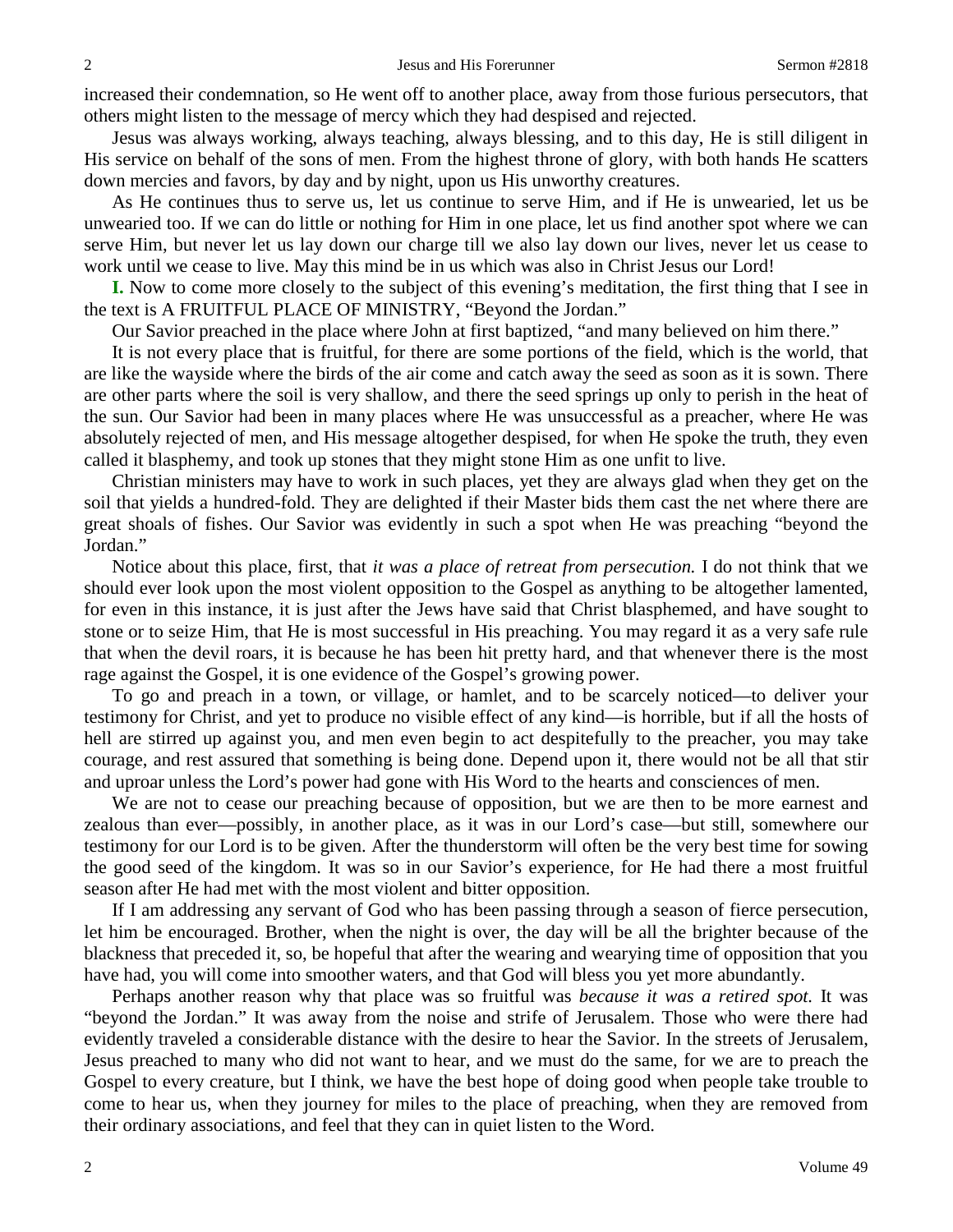#### Sermon #2818 **Sermon #2818** Jesus and His Forerunner 3

Chrysostom once preached a sermon upon the last verse of my text, dwelling especially upon the word *"there"—*"many believed on him *there."* Very singularly, he accounts for the larger numbers of women who are converted, beyond the number of men, from the fact that women are more at home than men are, and have more quiet times for reflection and consideration upon the Word. I lay no stress upon that thought, but it has occurred to me also, and when I met with it in Chrysostom, I thought that there might be some force about it, for we do need quiet times in which we can think of divine things.

Some of you men are busy all day long—up in the morning early, and then right on till late at night. You are hacking and tearing away about your worldly business, and you do not get time to sit down, and calmly calculate this problem, "What shall it profit a man, if he shall gain the whole world, and lose his own soul?" Let me persuade you to sometimes go into the desert and rest a while.

Surely, heaven is worth a little thought if it is to be gained, it must be worthwhile to secure the needful time for thought about how we are to escape from hell, and to be delivered from sin. I think that if you—especially on Sabbath afternoons, between the morning and evening services—I mean, you unconverted people—would set apart an hour or even half an hour really to look into your case, to come to close dealings with yourselves and your God, we would preach in the evening with very great hope of blessing because such hearers would have come to us prepared and anxious to learn the way of salvation.

Do you not know that when you go to a place of worship, you will generally catch what you fish for? Some of you come because the preacher is thought to be eccentric, you will, possibly, hear something which will confirm you in that idea. But if you come because you want to hear of Jesus Christ, and to find salvation, you will get what you come for, it is the will of the Lord that those who seek shall find. I think there is something very suggestive in the fact that this fruitful place was a quiet spot away from the crowds and bustle of Jerusalem.

And again, one reason why our Lord was so successful on this occasion when many believed on Him was, no doubt, that *He had a large congregation.* It is first said that "many resorted unto him," and then that "many believed on him." It is a self-evident fact that you cannot have many converts if you do not have many hearers. Hence, we delight to see the house of prayer crowded. We are glad that when we cast the net we cast it among multitudes of fish. If a man can preach the Gospel to half a dozen people, he ought to do it with all his might, and if God should give him the souls of that half dozen hearers, it will be an abundant reward for him.

But if there be any means by which half a dozen thousands of people can be brought to hear the Word, we may hope that the converts will be multiplied in equal proportion if God the Holy Spirit is pleased to bless the Word. At any rate, the greater the number of the preacher's hearers, the greater is the likelihood of blessing to a large number of people. This puts an end, I think, to the foolish talk about the finest thought of the age being always delivered to an *elite* company of very few special individuals.

If you preach with great thoughtfulness, especially after the style of the modern school of thought, you cannot expect that the multitude will come to hear you. Very well, then, let us not preach in that way, for "the greatest good to the greatest number" should be the motto of every man who loves his race, and desires its highest well-being. Let us endeavor to so adapt our style, if we are preachers of the Word, that the multitude will be willing to hear, and will be able to understand, for then we may hope that with the blessing of God, many will be converted.

But once more, our Lord had met with a fruitful place *because it was a place of fragrant memories.*  For what was that spot "beyond the Jordan," already noted? It was "the place where John at first baptized"—where, in fact, Jesus Himself had been baptized by John. We believe not in the sacredness of places, but still, where a good man has labored for the Master, there often lingers a holy fragrance which is a means of blessing to others.

Many of those people had probably heard John's testimony of his Lord, and the trees by the river's edge, and the flowing stream, would always remind them of the Baptist, who there urged them to repent of their sins. Now the good man is dead and buried, but the soil which he had ploughed is the better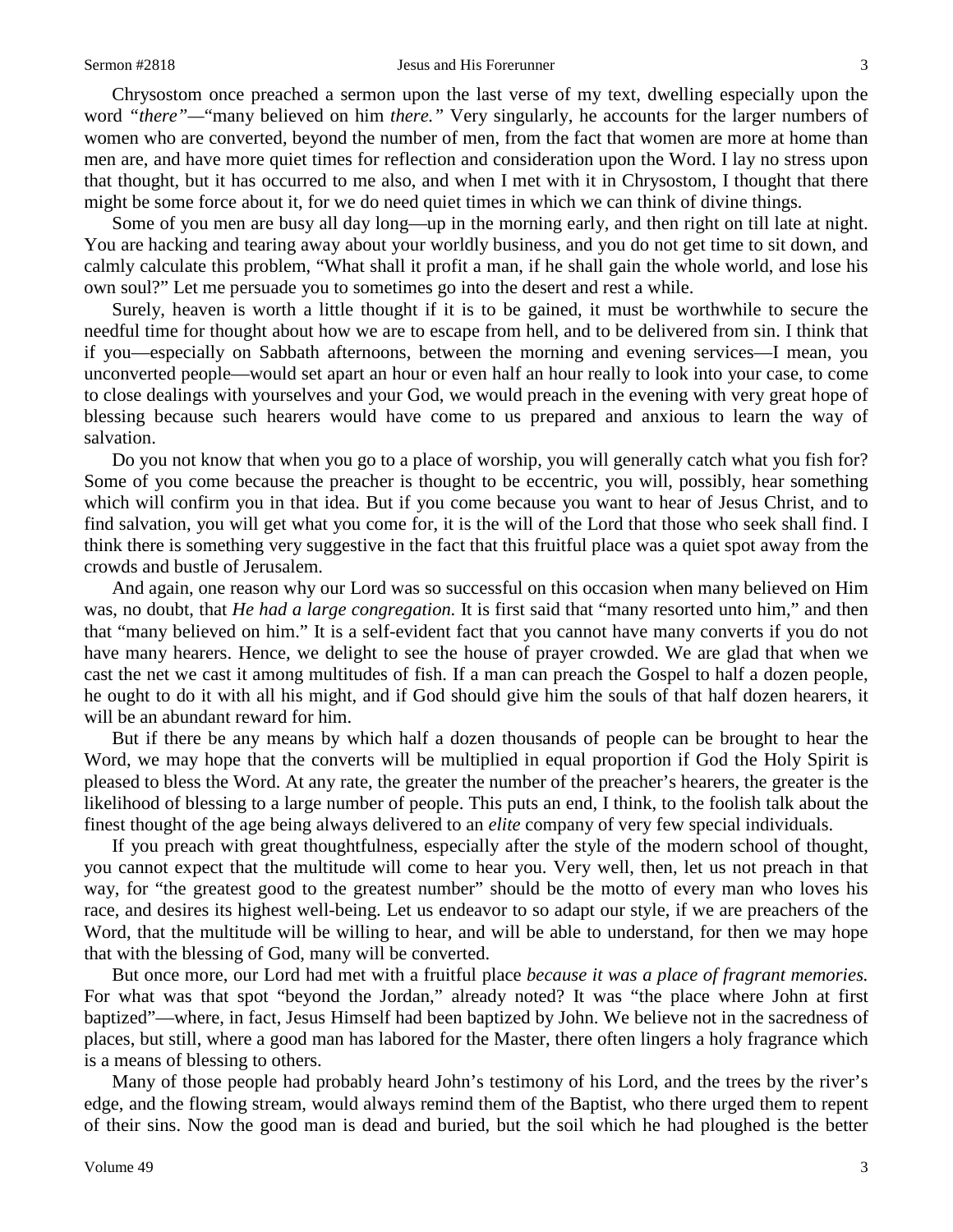prepared for the Master's seed-sowing, and the Master knows that He will have all the greater harvest in that place because John has been there before Him.

O my brothers and sisters, it will be a grand thing for us so to have lived that when we are dead and gone, those who come after us will have all the easier task because of our service for the Savior! You Sunday school teachers are often like John the Baptist, you get the youthful minds ready for the preacher's instruction, and you who have, perhaps, been preaching for years without success, may, nevertheless, be John the Baptists to others who will come after you, and who may be the means of blessing to those for whom you think you have labored in vain.

When I go to some places to preach, I feel that I am sowing upon stony ground, but if the preacher before me has wept over his hearers, and pleaded with them, and prayed for them, I find that they are as ready to drink in the Word as the thirsty soil drinks in the rain when the blessed clouds end the long and terrible drought.

**II.** Now, secondly, in our text you will see A TESTIMONY TO A DEPARTED MINISTER.

The people said, as they stood where John had preached and baptized, "John did no miracle: but all things that John spake of this man were true." Oh, how I hope that you will be able to say this of me when I have gone the way of all flesh! "He did no miracle: but all that he said concerning Christ was true." There are some preachers of whom people will say, when they are gone, "They were not very eloquent, they were not very learned, they were not very refined, and they could not do any miracles, but"—oh, that blessed *"but"!—*"but all things that they spake concerning Christ were true."

Notice the character which the people gave to John, three years, or thereabouts, after he was dead. He was still remembered by them, and they bore most satisfactory testimony concerning him. First, *they testified that he spoke concerning Christ.* It was John's business, it was all his business here below, to speak concerning Jesus Christ, and he did it so thoroughly that this was the one thing that his hearers recalled after he was gone. He rebuked the Pharisees and Sadducees, but his main work was to testify concerning Him who was to come after him, whose shoe latchet he felt that he was not worthy to unloose.

Ah! brethren, there is no ministry that will stand the testing on a sick-bed, or on our death-bed, except that which has been full of testimony to Christ. When there has been a great deal of philosophy, and only a homoeopathic dose of Christ in the preaching—just enough of the latter to give it the name of Christian teaching—may God have mercy upon both preacher and hearer! But to preach Christ first, Christ last, Christ midst, Christ always, this is what John the Baptist did, and this is what all preachers should do.

An American gentleman, who was here many years ago, came again about fourteen or fifteen years afterwards, and he said to me as he went out, "I see you are still on the old tack." "Yes," I replied, "I intend to be like Casablanca on the burning ship, where his father had told him to stand, and where he meant to remain as long as life should last." I will preach new doctrine when I find it in the Bible, till then, I will keep to the old.

The State of Massachusetts passed a resolution declaring that it would be governed by the laws of God until there was time to make better ones, and I have passed a resolution that I will preach Christ's Gospel until I have time to find out something better, and that can never be, for it is the only Gospel that can ever meet the needs of the human race. There was no bite from any of the fiery serpents which a look at the brazen serpent could not cure, and this Gospel of God's grace is the one remedy for all the spiritual diseases to which mankind is heir, and therefore we will cling to it as long as we live.

John the Baptist spoke concerning Christ, and *what he said about Christ was true.* That is the important point, for it is possible for Christ to be preached, and yet for the truth about Christ not to be preached. His Humanity may be left out, or His deity may be kept in the background, or there may be lisping and hesitancy with regard to the doctrine of His atoning sacrifice, and if this is the case, then the ministry will be without power. It used to be said of a certain noted preacher, that his doctrine of the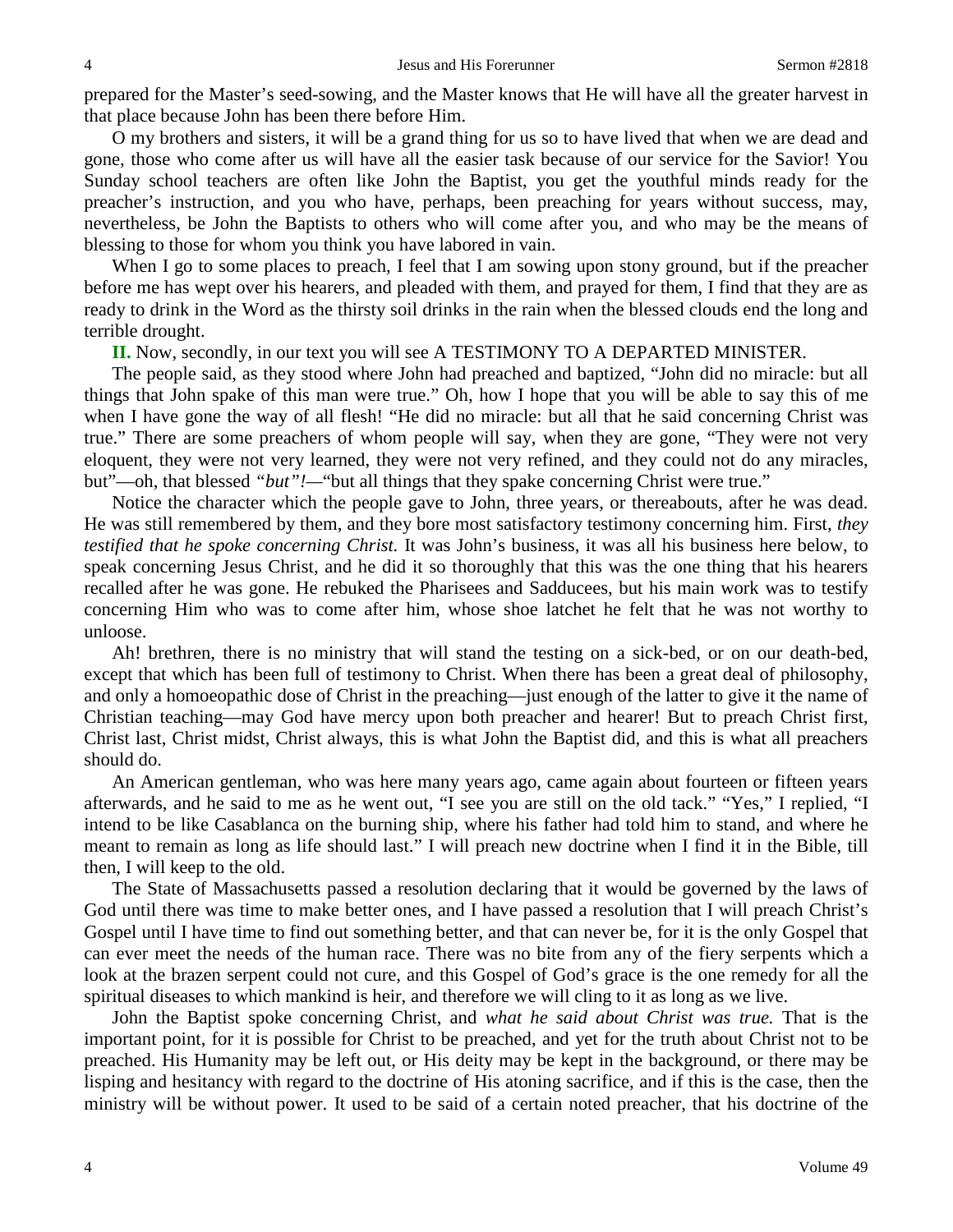atonement was that Jesus Christ did something or other, which, in some way or other, was connected with our salvation.

That cloudy sort of teaching is not preaching Christ in truth, but to declare that He was made a curse for us—that the Lord caused to meet upon Him the iniquity of all who believe in Him—that He, who knew no sin, was made sin for us, that we might be made the righteousness of God in Him—to clearly preach the definite substitution of Christ on our behalf—this is to tell the truth about Christ, and I pray that all of us, whether preachers or teachers, may not only speak about Christ, but also, like John the Baptist, speak the truth about Him.

One other thing about John was that *all he said about Christ was the truth, "All* things that John spake of this man were true." Not merely some things, but *"all* things." Any part of Christ is precious, but a whole Christ is what the sinner wants. As far as we know Him, we are bound honestly to make Him known to others, and even if we have to do it with but small ability, and if when we die, we have to regret that we had such slender powers, yet shall it be a sweet thought to us if we know that those we leave behind will be able to say, "All things that he spake concerning this man were true."

There was one thing which the people did not say, and which they had no need to say, because it was self-evident, that is that *John the Baptist had so preached Christ that they could not forget it.* He had been dead some years, yet they recollected what he had preached about while he was with them. They remembered how he preached it too—that he preached Christ in truth, and that all he said about Christ was the truth, so that, when the Messiah Himself stood before them, the savor of John's ministry was still fresh upon them.

Oh, that it might be our lot, and the lot of all God's servants, to make the Gospel arrows stick as well as strike, and to cause men to carry with them, for many a year, the remembrance of the things which we have spoken unto them while we were yet present with them!

**III.** Now thirdly, I am going away from the text in order to notice WHAT THE DEPARTED MINISTER'S TESTIMONY REALLY WAS. What did John say concerning Christ?

Well, first of all, *John said that Jesus was the Son of God*. His testimony was, "I saw, and bare record that this is the Son of God." John delighted to extol his Lord, he felt that he was not worthy to take the place of the slave who took off his master's sandals, it was too great an honor for him to be the body-servant of Christ. How sweetly did John speak about Jesus as "the only begotten Son, which is in the bosom of the Father"!

Do you all believe that blessed truth of the Sonship of Christ? Do you all believe that the man of Nazareth was "very God of very God"? If you do, then trust Him to be your Savior, and doing so, you shall be saved by Him. Let the testimony of John be accepted by you, for it is now borne out by the life of Christ, and a thousand proofs besides. Jesus of Nazareth is God in human flesh, trust yourselves with Him, and you shall be eternally saved.

John also bore witness to another grand truth about his Lord and Master, namely, that *He was the Lamb of God*. How plainly he cried to all the people, and afterwards to his own disciples, "Behold the Lamb of God!" Had John the paschal lamb in his mind's eye? Very likely he had. "This," said he, "is the Lamb of God, whose blood is to be shed to preserve his people, just as the blood of the paschal lamb, when it was sprinkled upon the lintel and the two side-posts of the houses in Egypt, saved the Israelites when the destroying angel had unsheathed his terrible sword."

O dear hearers, I would that you would all receive Christ as the great Sin-offering—the only Preserver and Defender against the destroying angel in the day of God's wrath!

But did John, think you, have that passage in the fifty-third of Isaiah in his mind, "He is brought as a lamb to the slaughter, and as a sheep before her shearers is dumb, so he opens not his mouth"? When he said, "Behold the Lamb of God, which taketh away the sin of the world," do you not think that he had in his mind that passage, "The LORD hath laid on him the iniquity of us all"? It is extremely likely that this was the case.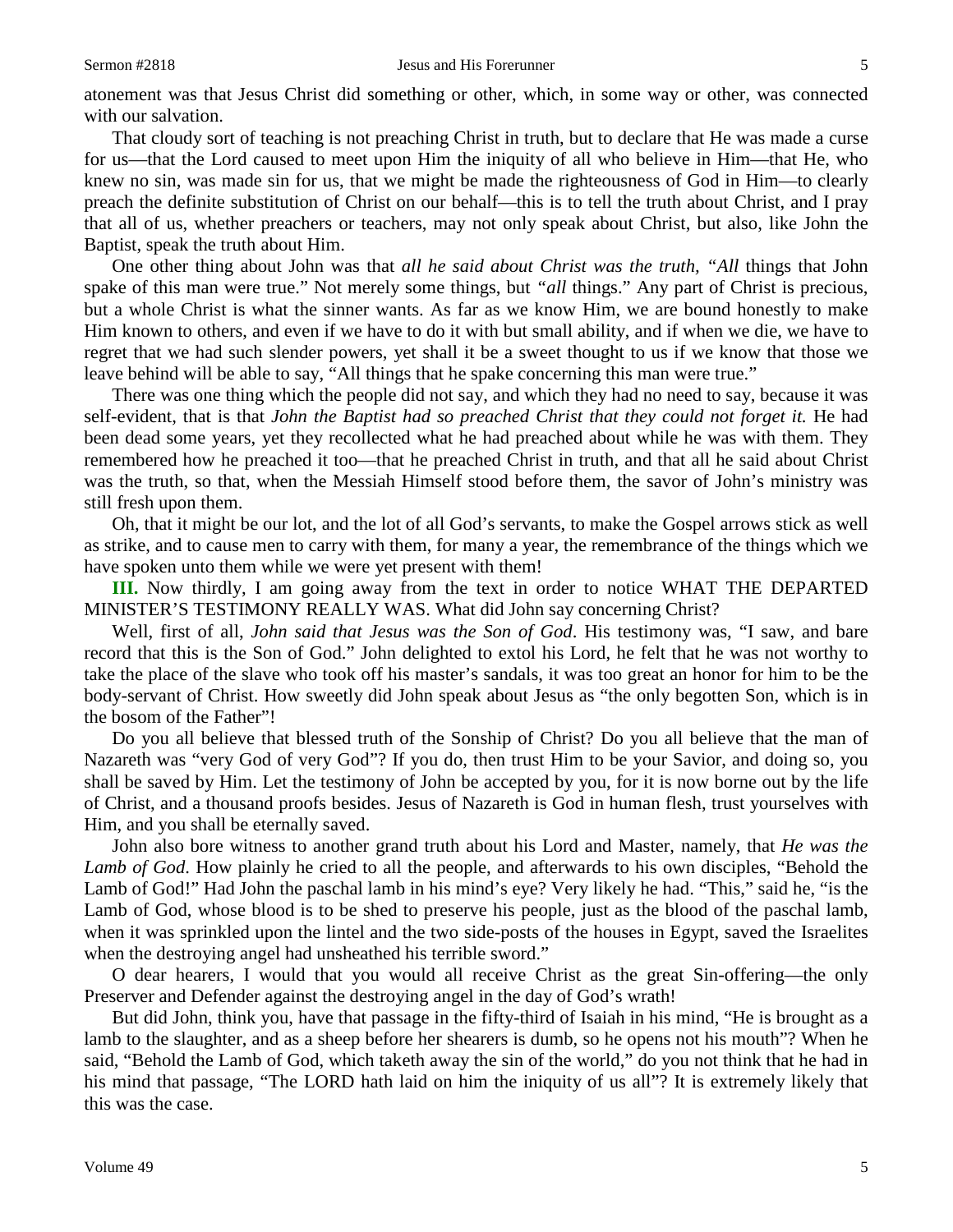This was a choice topic for John to dilate upon, and we would dilate upon it too, if we had the time, but as we have only a few minutes left, we cry to you, "Behold the Lamb of God!" That Jesus, who is now reigning in heaven at His Father's right hand, suffered in the room, and place, and stead of all who will believe in Him. Behold Him! Look unto Him, and be ye saved. If you trust in Him, you will thereby prove that your sin was laid upon Him, and if so, all that sin of yours has been put away by His sacrifice of Himself. Why do you not trust Him? May the Holy Spirit bring you to do so, for John's testimony was true when he said that Jesus was the Lamb of God.

John also bore witness, concerning Christ, as *the Baptizer with the Holy Ghost and with fire,* and this too, is true. Any of you who have trusted Christ, know into what sacred fire He plunges your spirit, so that it refines and purifies your soul, and burns up all the dross. He immerses us into the Holy Spirit, so that we are—

#### *"Plunged in the Godhead's deepest sea, And lost in His immensity."*

And once more, *John called Jesus the Bridegroom.* That is one of His sweetest names. John spoke of himself as the Bridegroom's friend, or best man, he was that, but nothing more, so his work was done when the Bridegroom came. O beloved, the Lord Jesus Christ, by His love to His church, has proved Himself to be her true Bridegroom! Out of His side was she taken when He fell asleep, even as Eve was taken out of the side of Adam, and to her His love ever goes forth, for He says to her, "Thou art bone of my bone, and flesh of my flesh." For this purpose did He leave His Father, that He might cleave unto His church, that they twain might be one.

Truly does Paul write, "Christ also loved the church, and gave himself for it; that he might sanctify and cleanse it with the washing of water by the Word, that he might present it to himself a glorious church, not having spot, or wrinkle, or any such thing; but that it should be holy and without blemish." This is another grand truth for us to talk about—the union of Christ with His church—the blessed bonds that bind Him to us, and us to Him, so that we are able to defy the whole universe to "separate us from the love of God, which is in Christ Jesus our Lord."

**IV.** I have thus given you a summary of what John's testimony concerning Jesus was, and of which the people said, "All things that John spake of this man were true." Now, the last thing I have to speak upon is THE BLESSED RESULT.

Our Lord was preaching in a fruitful place, He was following a man who had left a precious memory behind him, and that memory was all about Himself. What was the result?

First, *the people standing on that spot, where John had stood, began to consider.* "John said so-andso about the promised Messiah, this man exactly answers to the description that John gave. All men acknowledge that John was a prophet, so what he said concerning Jesus is clearly true, and He must, therefore, be the Christ whom God has sent into the world. He must be the Son of God, the Lamb of God, the One who is to baptize us with the Holy Ghost and with fire," and therefore, after careful consideration, they believed in Him!

Beloved hearers, have you ever given due consideration to divine things? It would be worthwhile for you, who are unsaved, not to do any more business until you are saved. You are very "cute" and clever about worldly things, but I tell you solemnly, that you are great fools with regard to your immortal souls. I am certain that if the life of any one of you were, at this moment, in peril from some very dreadful disease, you would not wait long before seeking the best advice concerning it that you could afford.

If you were told, while I am preaching, that your house was on fire, you would not stop till I had finished the sermon, you would be off home at once, so concerned are you, and rightly so, about your earthly things. Yet your souls are even now abiding under the wrath of God. You dare not say you do not believe that, yet you do not really believe it, or you act in a way which implies that you do not.

Suppose your breath were to stop for one minute, where would you be? Where you would ask in vain for a drop of water to cool your parched tongue. Every instant, life is in jeopardy, let some one of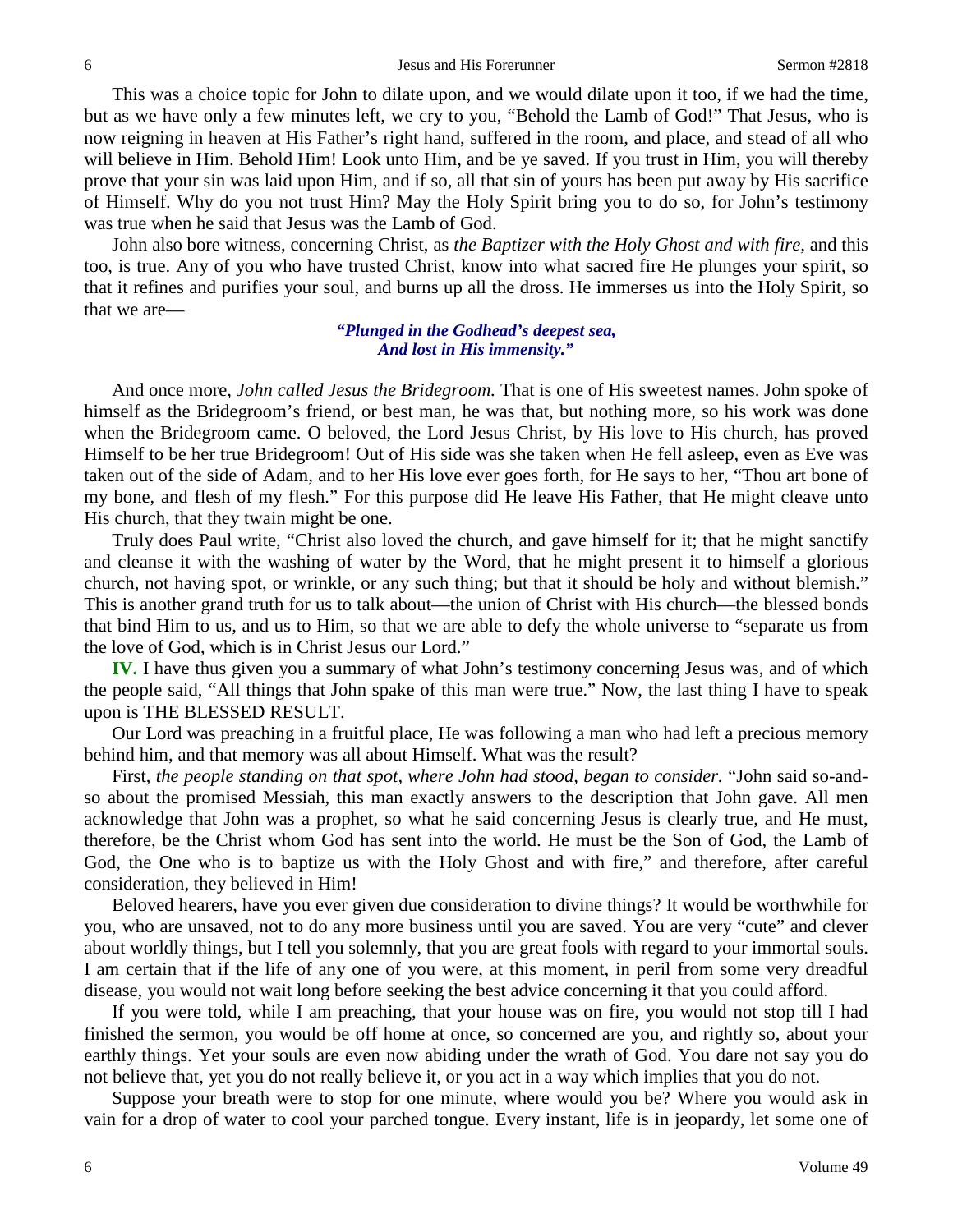the ten thousand strings of this poor harp but snap—and harp strings often do snap—and the soul must appear before its God—unready, unwashed, unclothed, forever lost. O Beloved, do as these people "beyond Jordan" did, begin to consider, see whether Christ be not the Son of God, and the Lamb of God, and if He be, believe in Him, trust Him with your souls, and so find eternal salvation.

Further, having considered, *these people did believe on Jesus,* that is to say, they did accept Him as the Lamb of God, and the Son of God. They did receive Him as the Bridegroom of their hearts, they did believe that He would baptize them with the Holy Ghost and with fire, and so they were saved. Will not the same result follow this service? Will not some of you believe on the Lord Jesus Christ, who is so worthy of confidence—yea, who demands that we believe in Him, for this is what He says, "He that believeth not shall be damned"?

It is said, in our text, *"Many* believed on Him." I will be thankful if only two or three believe on Jesus Christ, yet I cannot be content unless many believe on Him. He is so true that it is a grievous crime to doubt Him. He is so abundantly able to save that it is the greatest folly not to trust Him.

It sometimes puzzles me how God can have such patience with unbelievers. When He has given His only begotten Son to bleed and die for the guilty, and He says, "This is my well-beloved Son, bleeding and dying for you, only trust him"—if men say that they will not, what can be conceived more horrible than that, and what clearer proof can there be of the desperate malignity of the human heart that it will not even accept the Son of God Himself when He comes dressed in robes of love to save mankind?

I finish with the last word of my text, "Many believed on him *there,"* that is, on the spot where He then stood and preached. I would to God that many would believe on Jesus Christ in this Tabernacle, *there* in that area, or in that aisle, or up in the galleries. Alas, many say, "We will go home and think about it." Do not do that. Believe on Him *there*.

I know how apt you are to indulge in idle chat on your way home. I know how, at the supper table, too often the Word which you have heard is driven away by the foolish talk which is unfit for the Sabbath. The devil only wants you to wait, for he knows that he can then come and steal away the good seed of the kingdom, but if the Lord should give you the grace to decide for Him at once, if you were to believe on Jesus now, what joy there would be among the angels, and the spirits of just men made perfect! They would "ring the bells of heaven," and rejoice over lost ones found.

What peace there would be in your own heart, and what thankfulness and delight there would be among the people of God when they heard of it! You Christians, try to have a quiet, earnest talk with the unconverted, if you can, before they get away from this building. It may be that they will be led by you to believe on Jesus here and now. God grant that it may be so, for our Lord Jesus Christ's sake! Amen.

### **EXPOSITION BY C. H. SPURGEON**

#### *MATTHEW 3:1-12, JOHN 1:15-37, 3:22-36*

We are going to read three passages relating to John the Baptist's testimony concerning Christ.

**Matthew Chapter 3. Verses 1-4.** *In those days came John the Baptist, preaching in the wilderness of Judea, and saying, Repent ye: for the kingdom of heaven is at hand. For this is he that was spoken of by the prophet Esaias, saying, The voice of one crying in the wilderness, Prepare ye the way of the Lord, make his paths straight. And the same John had his raiment of camel's hair, and a leathern girdle about his loins; and his meat was locusts and wild honey.*

Everything connected with John the Baptist was in harmony with his message. He was the preacher of repentance, so the place where he preached was most suitable, it was in the wilderness where there was nothing to distract his hearers' attention, as there would have been in crowded cities. His dress was striking, and everything about him, even down to the food that he ate, went to show that he was the rough pioneer preacher preparing the way for his Master. John did not teach the fullness of joy and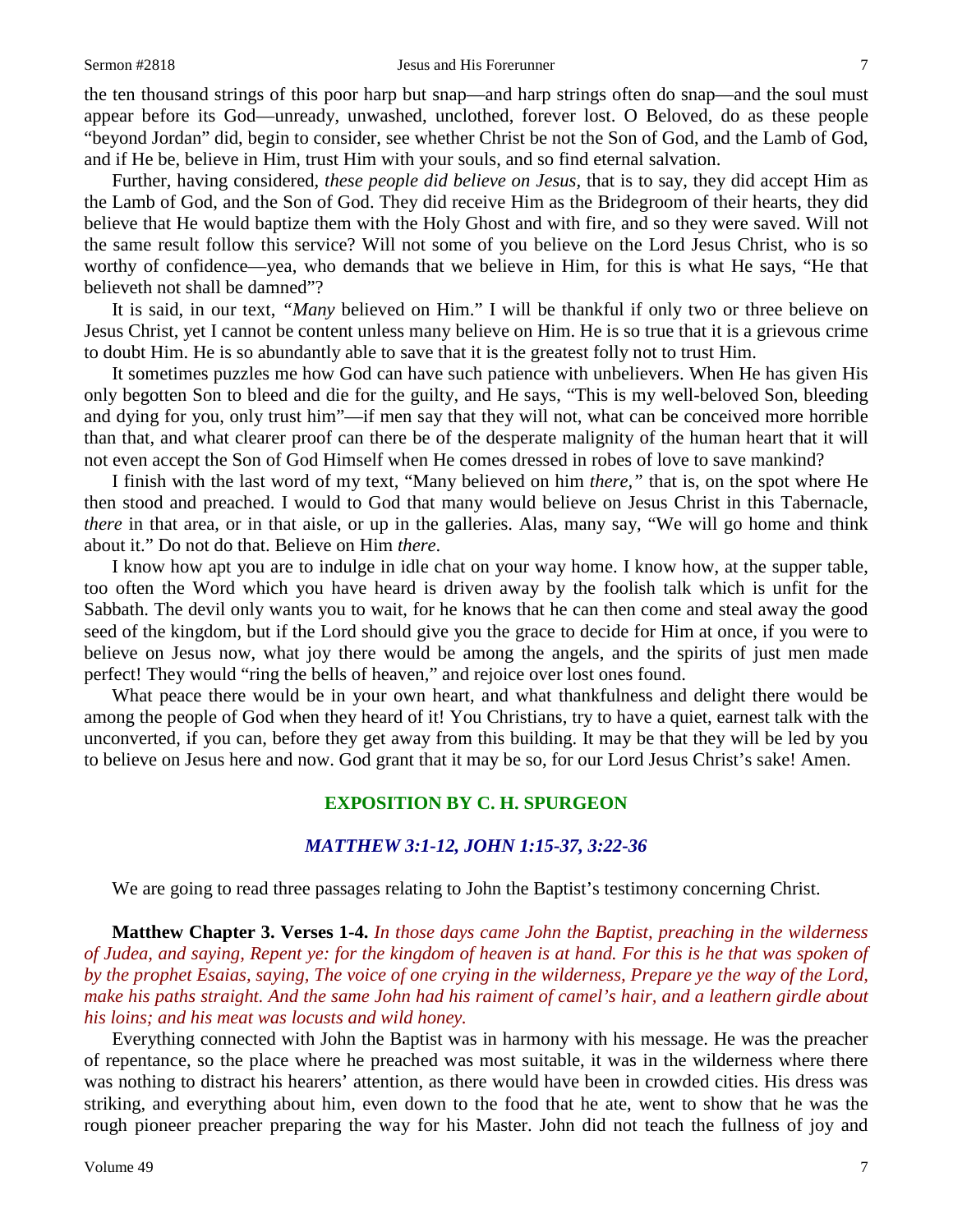peace, that was left for our Lord Jesus to proclaim, but John came to prepare the way of the Lord by preaching repentance.

**5.** *Then went out to him Jerusalem, and all Judea, and all the region round about Jordan,—*

There seems to have been, about that time, a widespread anticipation of the coming of the Messiah, so, no sooner did the news come that a prophet was preaching in the desert, than great multitudes went out to hear him.

**6-8.** *And were baptized of him in Jordan, confessing their sins. But when he saw many of the Pharisees and Sadducees come to his baptism, he said unto them, O generation of vipers, who hath warned you to flee from the wrath to come? Bring forth therefore fruits meet for repentance:*

Did he not speak after the style of the prophet Elijah? Yet those bold speeches of his were not at all stronger than the evils of the age required. When the self-righteous Pharisees and the skeptical Sadducees—the Ritualists and the "modern thought" men of that day—came to him to be baptized, he welcomed them not, but bade them "bring forth fruits meet for repentance," evidences of a change of heart and life.

**9.** *And think not to say within yourselves, We have Abraham to our father: for I say unto you, that God is able of these stones—*

In the bed of Jordan, where he was baptizing—

**9.** *To raise up children unto Abraham.*

John bade them boast not of their descent from Abraham, yet that was the great thing in which they did glory. They despised the Gentiles as so many dogs outside the true fold. Note how John the Baptist really preaches the Gospel to us indirectly while he is denouncing these people's confidence in their carnal descent. Regeneration is "not of blood, nor of the will of the flesh, nor of the will of man, but of God."

**10.** *And now also the axe is laid unto the root of the trees: therefore every tree which bringeth not forth good fruit is hewn down, and cast into the fire.*

Other teachers came, as it were, only to lop and prune the trees, but the time had come for the felling of those that were fruitless. John did this, and so did our Lord Jesus Christ, for His preaching dug up the very roots of sin, superstition, and evil of every kind.

**11-12.** *I indeed baptize you with water unto repentance: but he that cometh after me is mightier than I, whose shoes I am not worthy to bear: he shall baptize you with the Holy Ghost, and with fire: whose fan is in his hand, and he will thoroughly purge his floor, and gather his wheat into the garner; but he will burn up the chaff with unquenchable fire.*

Now let us turn to the Gospel according to John, where we have another account of the ministry of John the Baptist.

**John Chapter 1. Verse 15.** *John bare witness of him, and cried, saying, This was he of whom I spake, He that cometh after me is preferred before me: for he was before me.*

He was not before John in the order of human birth, yet He was truly before John, for He had an eternal pre-existence, as He was none other than the uncreated Son of God.

**16-21.** *And of his fullness have all we received, and grace for grace. For the law was given by Moses, but grace and truth came by Jesus Christ. No man hath seen God at any time; the only begotten Son, which is in the bosom of the Father, he hath declared him.* 

*And this is the record of John, when the Jews sent priests and Levites from Jerusalem to ask him, Who art thou? And he confessed, and denied not; but confessed, I am not the Christ. And they asked him, What then? Art thou Elias? And he saith, I am not. Art thou that prophet? And he answered; No.*

As they meant, "Art thou, literally, the prophet Elijah risen from the dead?" John said," "I am not." "Art thou that prophet of whom Moses foretold?" "And he answered, No." John gave short, sharp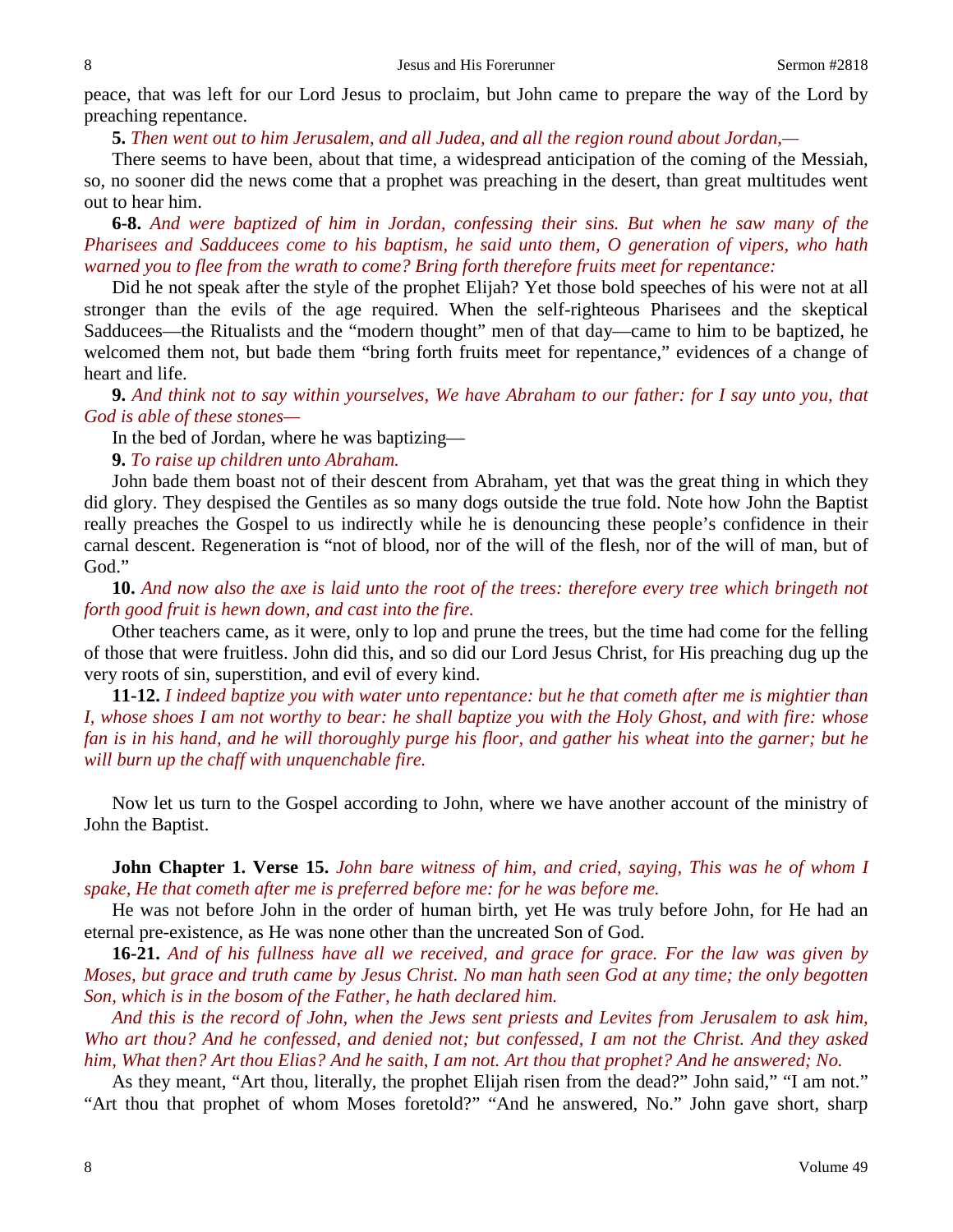answers to these cavilers. He was not a man of dainty words and polished periods, especially in dealing with such people as they were.

**22-23.** *Then said they unto him, who art thou? that we may give an answer to them that sent us. What sayest thou of thyself? He said, I am the voice—*

Not "the Word." Christ is that, but John was "the voice"—

**23-37.** *Of one crying in the wilderness, Make straight the way of the Lord, as said the prophet Esaias. And they which were sent were of the Pharisees. And they asked him, and said unto him, Why baptizest thou then, if thou be not that Christ, nor Elias, neither that prophet? John answered them, saying, I baptize with water: but there standeth One among you, whom ye know not; he it is, who coming after me is preferred before me, whose shoe's latchet I am not worthy to unloose. These things were done in Bethabara beyond Jordan, where John was baptizing.* 

*The next day John seeth Jesus coming unto him, and saith, Behold the Lamb of God, which taketh away the sin of the world. This is he of whom I said, After me cometh a man which is preferred before me: for he was before me. And I knew him not: but that he should be made manifest to Israel, therefore am I come to baptizing with water. And John bare record, saying, I saw the Spirit descending from heaven like a dove, and it abode upon him. And I knew him not: but he that sent me to baptize with water, the same said unto me, Upon whom thou shalt see the Spirit descending, and remaining on him, the same is he which baptizeth with the Holy Ghost. And I saw, and bare record that this is the Son of God.* 

*Again the next day John stood, and two of his disciples; and looking upon Jesus as he walked, he saith, Behold the Lamb of God! And the two disciples heard him speak, and they followed Jesus.*

In the third chapter of the same Gospel, we have yet another testimony by John the Baptist concerning Christ.

**John Chapter 3. Versus 22-29** *After these things came Jesus and his disciples into the land of Judea; and there he tarried with them, and baptized.* 

*And John also was baptizing in Aenon near to Salim, because there was much water there: and they came, and were baptized. For John was not yet cast into prison.* 

*Then there arose a question between some of John's disciples and the Jews about purifying. And they came unto John, and said unto him, Rabbi, he that was with thee beyond Jordan, to whom thou barest witness, behold, the same baptizeth, and all men come to him. John answered and said, A man can receive nothing, except it be given him from heaven. Ye yourselves bare me witness, that I said, I am not the Christ, but that I am sent before him. He that hath the bride is the bridegroom: but the friend of the bridegroom, which standeth and heareth him, rejoiceth greatly because of the bridegroom's voice: this my joy therefore is fulfilled.*

"I have introduced the Bridegroom, and henceforth, it will be my part gradually to disappear from the scene."

**30.** *He must increase, but I must decrease.*

As fades the morning star when the sun himself arises, so was it the joy of the herald of Christ to lose himself in the supreme radiance of his Lord's appearing.

**31-34.** *He that cometh from above is above all: he that is of the earth is earthly, and speaketh of the earth: he that cometh from heaven is above all. And what he hath seen and heard, that he testifieth; and no man receiveth his testimony. He that hath received his testimony hath set to his seal that God is true. For he whom God hath sent speaketh the words of God: for God giveth not the Spirit by measure unto him.*

Did not the Holy Spirit descend, and remain upon Him, and that without measure or limit?

**35-36.** *The Father loveth the Son, and hath given all things into his hand. He that believeth on the Son hath everlasting life:*